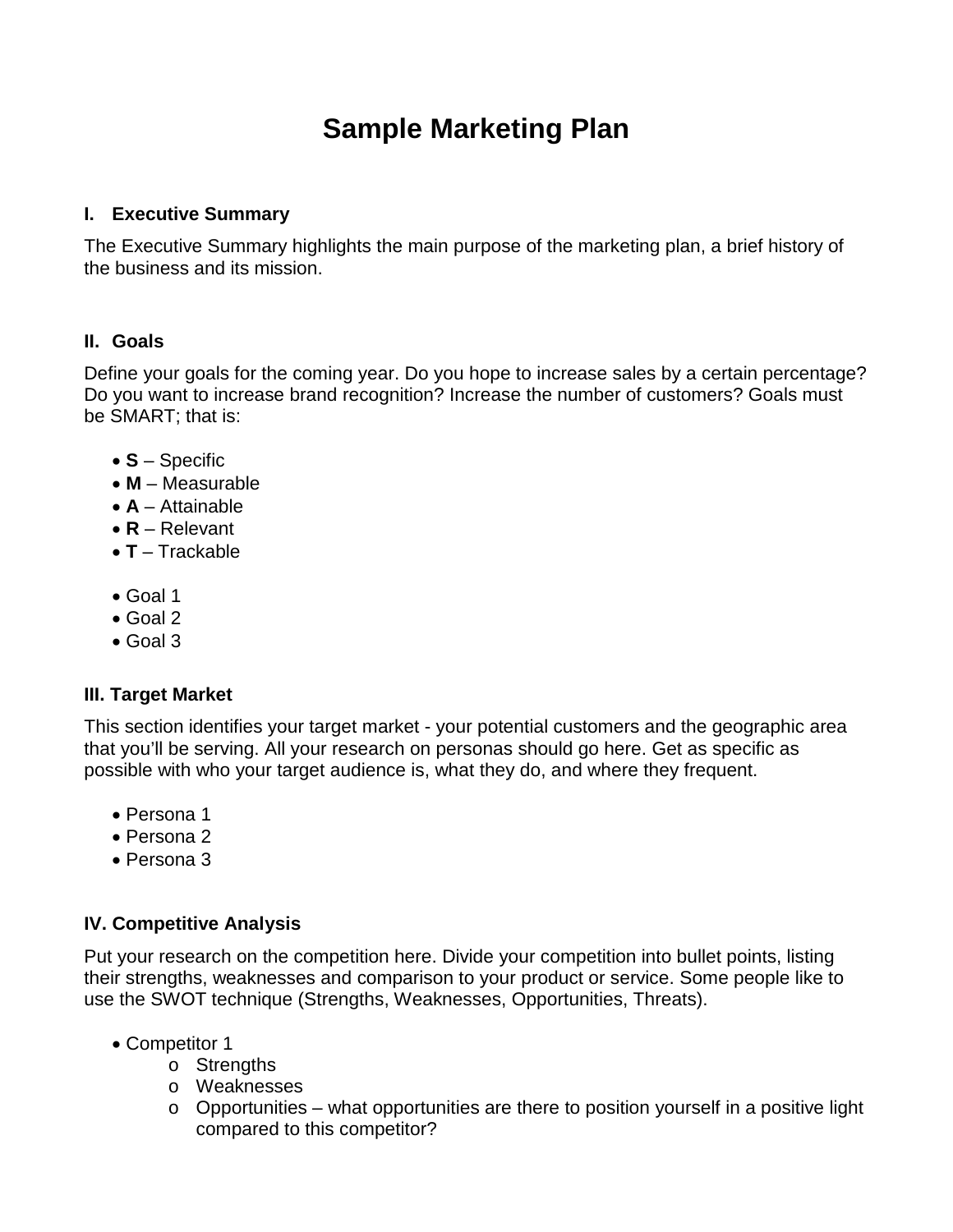- $\circ$  Threats What are the possible threats this company has toward your success?
- Competitor 2
	- o Strengths
	- o Weaknesses
	- o Opportunities
	- o Threats

#### **V. Business Overview**

Your positioning statement should go here, along with a detailed description of the products or services your business will market to your target audience, along with a description of what makes them special.

Positioning Statement:

Description of Products and Services

- Product 1 description
- Product 2 description

#### **VI. Marketing Strategies**

This section will outline the strategies that you came up with to sell your product – owned, earned and paid media. Also include pricing in this section. You can divide it into the following parts:

- **Pricing Strategy** how you will price your products and services relative to competitors, and what impact will that have on your sales.
- **Place/Location Strategy** how the location of your business best meets the needs of your customers or creates an advantage over competitors.
- **Promotional Strategy** how you will promote your business and how that will make customers aware of your business and motivated to buy your products and services.
	- o Owned media
	- o Earned media
	- o Paid media

## **VII. Implementation Activities**

Create tasks based on your marketing strategy. What do you need to do to set up your marketing strategy? For each task, include a detailed description, tag a person responsible for completing it, and set a target date for completion. Having a plan of action with specific tasks ensures that they will get done.

| <b>Task</b> | <b>Description</b> | <b>Person</b><br><b>Responsibl</b><br>е | <b>Completio</b><br>n Date |
|-------------|--------------------|-----------------------------------------|----------------------------|
|             |                    |                                         |                            |